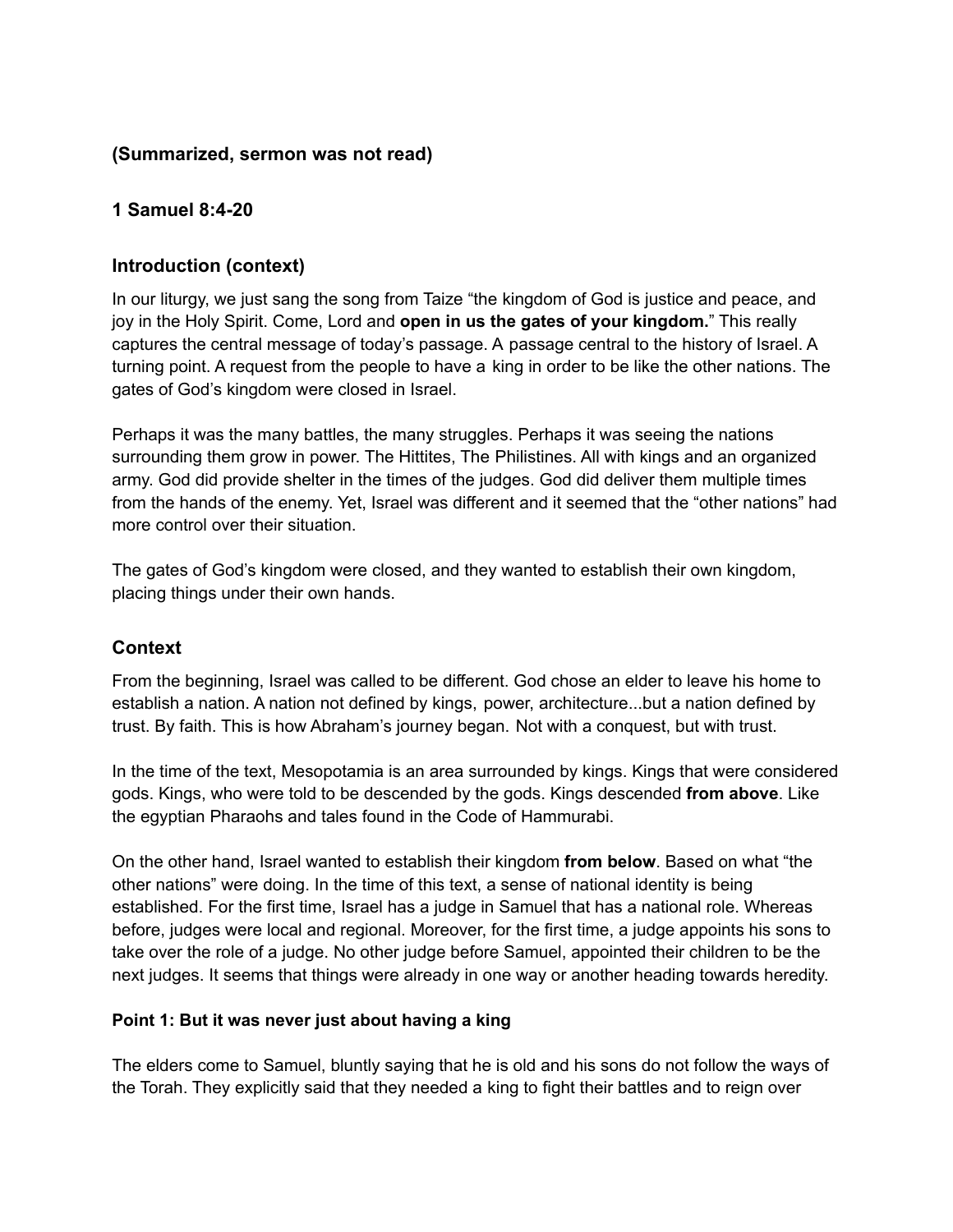them. No word about God's reign, no word about God's will. Simply, give us a king, so "we could be like the other nations". Even though they did mention Samuel's sons wrong ways (see 1 Samuel 8:1-3), was it really expected that a king would hinder problems such as bribery and dishonest gains? In verse 20, they don't even mention what the sons of Samuel were doing, saying that "we want a king….then we will be like all the other nations, with a king to lead us and to go out before us and fight our battles." Isn't this what God has been doing with Israel? Didn't God say that He would fight their battles and lead the nation? Didn't God say that He will be their king and rule over them long before (see Deut 33:5). Even other nations said that God was the king of Israel (see Num 23:21).

I believe bringing Samuel's age and his sons was a pretext. And even having a king itself was not really the main issue. The main issue was trust. Being able to see someone who plays the role of having things under his or her control.

The gates of God's kingdom were closed in their hearts. And so they looked for something tangible, a symbol, a physical person, who would be able to provide a visible sense of security with armies and government. Kings provide a sense of security, a national identity. It is Israel handing over their insecurity, fears, uncertainty to a monarchy, a king, to protect them. Hoping that this system will satisfy their need for security and control. It is letting a person give them a sense of security with his or her armies. Powerful palaces. Towers and walls.

It is looking for a person, and making the person more than he or she actually is. An unfailable super human with powers to rule, gold, crown and armies as physical confirmations of security, power and identity.

But God called Israel to be different.

There were no armies established, no commanders. God raised failable common individuals such as Moses, who couldn't speak right and was a murderer. Such as Gideon, who said he was a coward. These individuals were called to be used by God, in their fallacy, to rescue the people. But now Israel wanted to take things into their own hands by establishing a monarchy.

#### **Point 2: Dealing with the real issue**

God sees Samuel's frustration as Samuel approaches God in prayer, but tells Him that they are not rejecting his sons, nor Samuel himself, but they are rejecting God as their king. Something that has been the case from the day that God brought them out of Egypt until this day. It was not something new. It was a known problem that came in a different situation. The rejection of the trust in God. Perhaps things would've been different if the people simply asked for God's direction in the situation. Perhaps God Himself would have offered them a king. But as we saw, it was never about having a king, nor an established army, it was about not trusting God to take control over the situation.